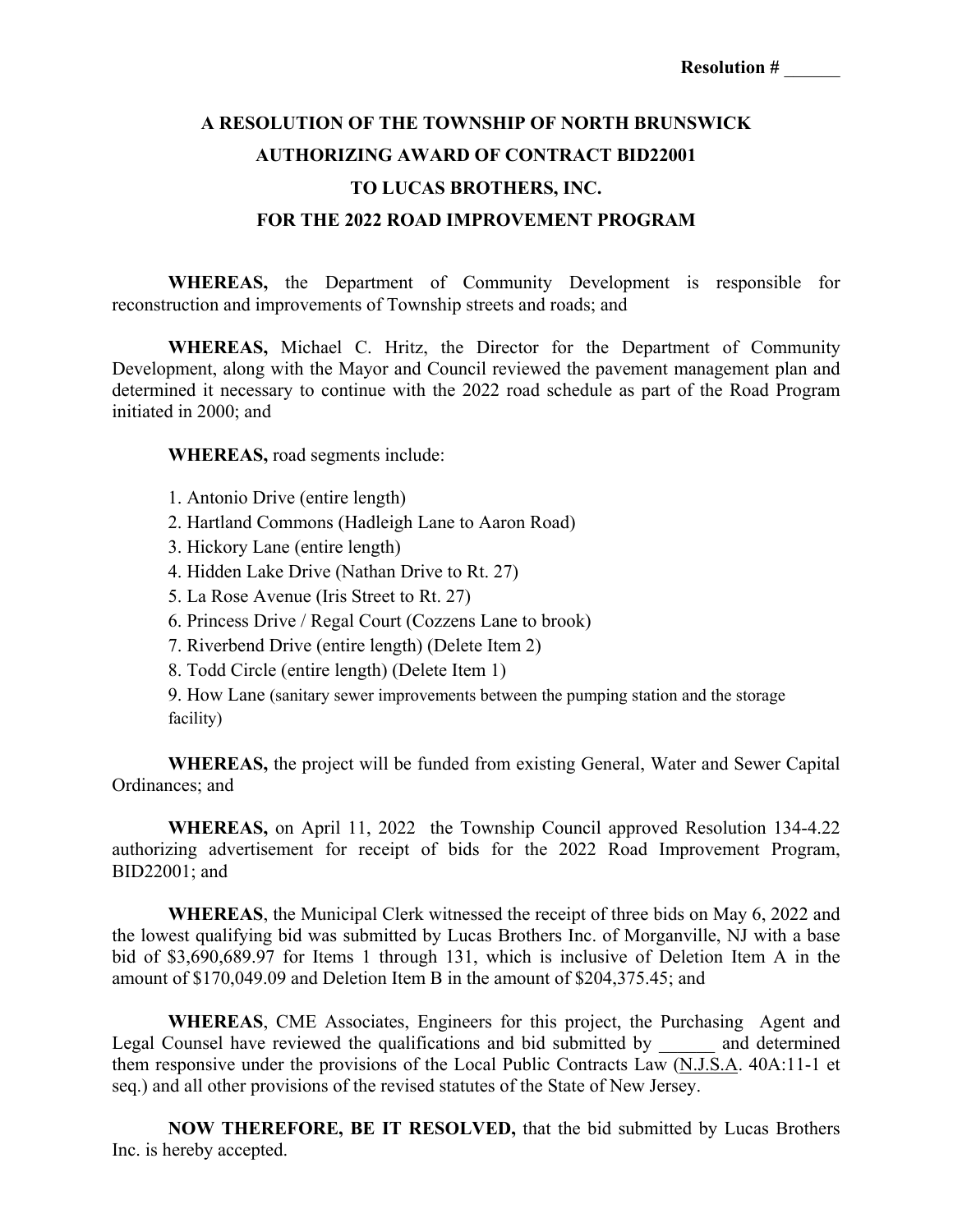**BE IT FURTHER RESOLVED,** Township Council of the Township of North Brunswick does hereby authorize the Mayor to execute and Township Clerk to witness an agreement with Lucas Brothers Inc. for the 2022 Road Improvement Program, Contract BID22001, in the amount of \$3,690,689.97 for Items 1 through 131, which is inclusive of Deletion Item A in the amount of \$170,049.09 and Deletion Item B in the amount of \$204,375.45.

## **CERTIFICATION**

I, Cavel Gallimore, Chief Financial Officer of the Township of North Brunswick, certify that funds in the following accounts totaling \$3,690,689.97 are available under Contract BID22001:

\$ 411,087.28 are available in Capital Ordinance 19-23 account C-04-55-C20-190-201,

\$ 66,600.93 are available in Capital Ordinance 20-17 account C-04-55-C20-210-201,

\$2,000,000.00 are available in Capital Ordinance 21-13 account C-04-55-C21-220-201,

\$ 500,000.00 are available in Capital Ordinance 22-08 account C-04-55-C22-220-101,

\$ 500,000.00 are available in Water Capital Ordinance account C-06-55-C21-211-101, and

\$ 213,001.76 are available in Sewer Capital Ordinance account C-08-55-C20-200-101.

Cavel Gallimore Michael C. Hritz

Chief Financial Officer Director of Community Development

Justine Progebin Ronald Gordon, Esq. Business Administrator Township Attorney

Approved as to legal form

## **RECORDED VOTE:**

| <b>COUNCIL MEMBER</b> | <b>YES</b> | N <sub>O</sub> | <b>ABSTAIN</b> | <b>NOTES</b> |
|-----------------------|------------|----------------|----------------|--------------|
| <b>MEHTA</b>          |            |                |                |              |
| <b>LOPEZ</b>          |            |                |                |              |
| <b>GUADAGNINO</b>     |            |                |                |              |
| <b>ANDREWS</b>        |            |                |                |              |
| <b>SOCIO</b>          |            |                |                |              |
| <b>DAVIS</b>          |            |                |                |              |
| <b>MAYOR WOMACK</b>   |            |                |                |              |

I hereby certify that the above Resolution was duly adopted by the Township Council of the Township of North Brunswick, County of Middlesex, at its meeting held on May 16, 2022.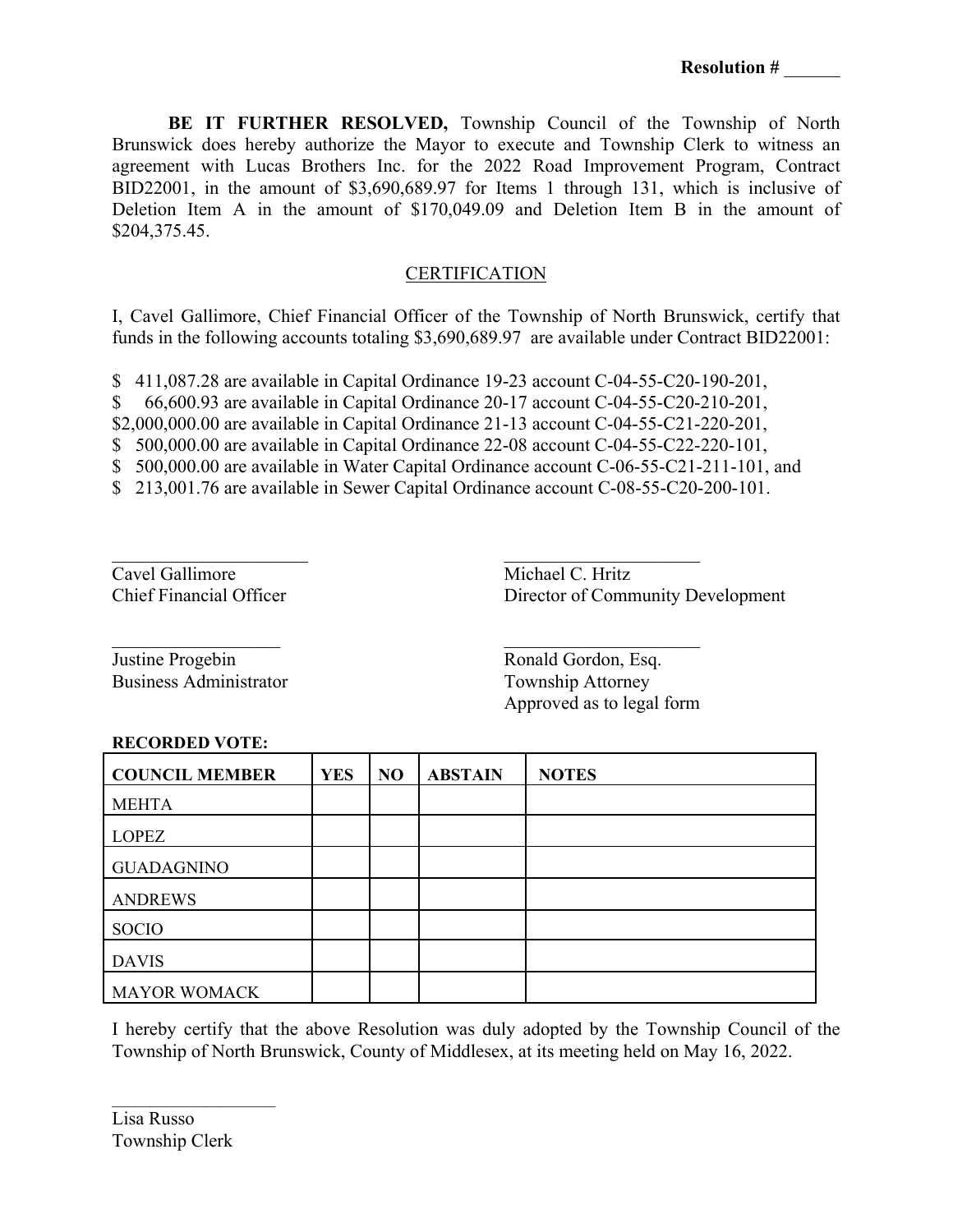JOHN H. ALLGAIR, PE, PP, LS (1983-2001) DAVID J. SAMUEL, PE, PP, CME JOHN J. STEFANI, PE, LS, PP, CME JAY B. CORNELL, PE, PP, CME MICHAEL J. McCLELLAND, PE, PP, CME GREGORY R. VALESI, PE, PP, CME



May 11, 2022

TIM W. GILLEN, PE, PP, CME (1991-2019) BRUCE M. KOCH, PE, PP, CME LOUIS J. PLOSKONKA, PE, CME TREVOR J. TAYLOR, PE, PP, CME BEHRAM TURAN, PE, LSRP LAURA J. NEUMANN, PE, PP DOUGLAS ROHMEYER, PE, CFM, CME ROBERT J. RUSSO, PE, PP, CME JOHN J. HESS, PE, PP, CME

Mr. Michael Hritz **Director of Community Development** 

Township of North Brunswick 710 Hermann Road North Brunswick, NJ 08902

2022 Road Improvement Program Re: Contract No. 22-001 **Township of North Brunswick** Our File No.: PNO00656.02

Dear Mr. Hritz,

On May 6, 2022 three (3) bids were received for the 2022 Road Improvement Program as indicated on the attached summary of bids.

The apparent low bid was submitted by Lucas Brothers, Inc. of Morganville, New Jersey with a base bid of \$3,690,690.00 for items 1 through 131 inclusive, which is \$303,443.88 under the price bid by the second lowest bidder. The second lowest bid was submitted by P&A Construction, Inc. of Colonia, New Jersey with a base bid of \$3,994,133.88 for items 1 through 131 inclusive.

The apparent low bid submitted by Lucas Brothers, Inc. contained an irregularity in that page G-14 of the Supplementary Conditions for Construction Contracts was not provided with their bid, and the unit prices bid for deletion items A-5, A-22 and B-22 were inconsistent with their respective base bid items. Lucas Brothers' bid also contained an addition error for the base bid total. We have recalculated the totals accordingly, resulting in a decrease in the total base bid from \$3,690,690.00 to \$3,690,689.97, an increase in the total for deletion item A from \$163,399.09 to \$170,049.09, and an increase in the total for deletion item B from \$197,725.45 to \$204,375.45. It should also be noted that Lucas Brothers, Inc. included penny bids for thirtyfour (34) of the one hundred and thirty one (131) bid items.

Regarding the mathematical irregularities contained in the apparent low bid, it should be noted that Section B 2.5 in the Instruction to Bidders of the bid documents indicates that in case of a conflict, words will take precedence over numbers, and unit prices shall take precedence over total price extensions, and the sum of individual items, including unit prices multiplied by estimated quantities, and/or individual lump sum and/or allowance amounts will take precedence over the Total Bid or Deletion Item price.

It is our understanding that the apparent low bid is within the available funding for the Project. Accordingly, should the aforementioned irregularities be deemed curable and should there be no other irregularities in the apparent low bid as determined by the Township Attorney, we recommend award of the Project to Lucas Brothers, Inc. for the total base bid amount with the